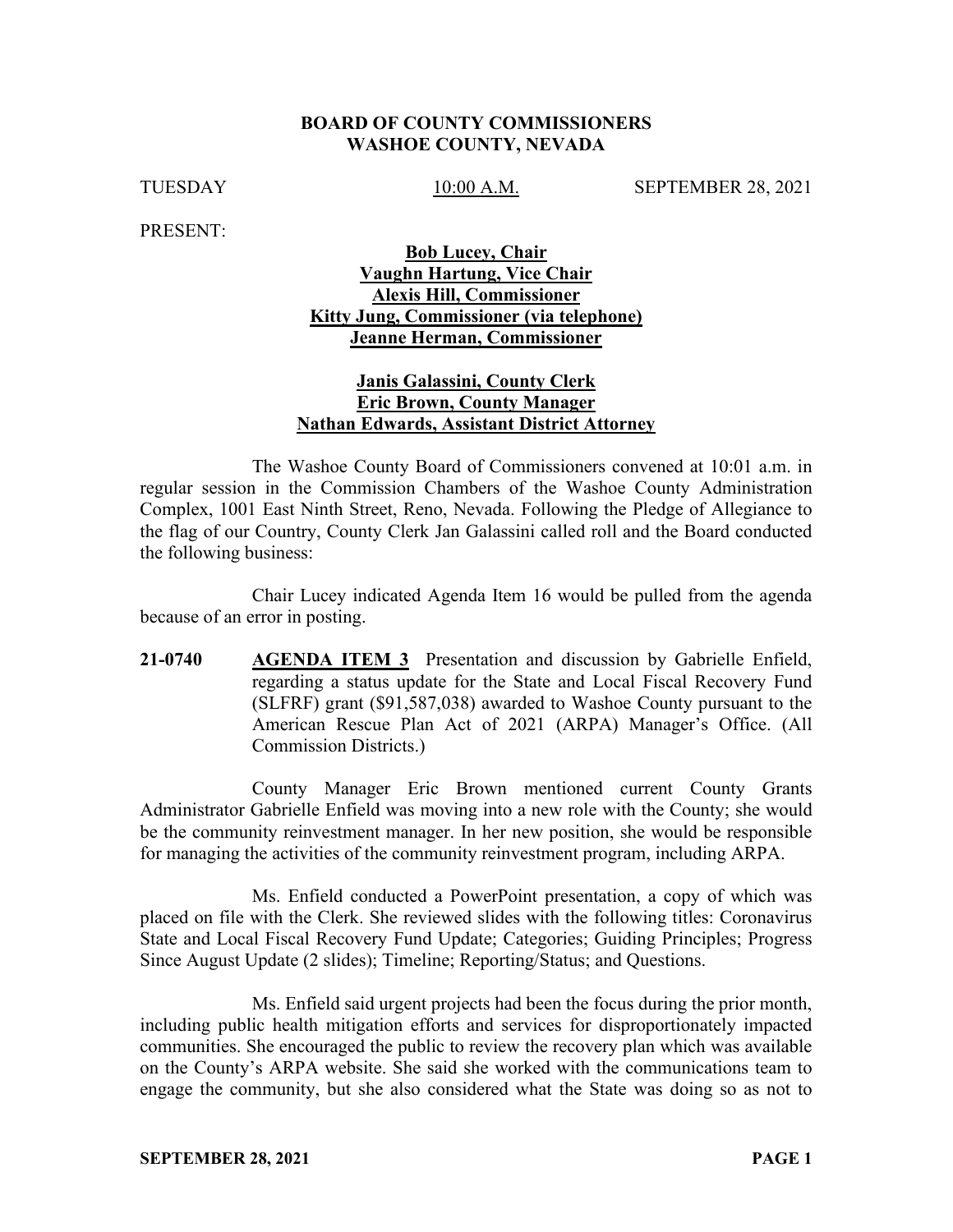duplicate their efforts. She noted an upcoming session with the Treasury would include a discussion between the two jurisdictions about collaboration on regional projects. She indicated staff had worked on some foundational items such as establishing the application and eligibility review processes.

Commissioner Hill expressed excitement about the progress of this process and the realistic timeline. She asked whether staff would consider senior services and disability services along with the three areas listed as urgent needs under the category of services to disproportionately impacted communities. Ms. Enfield replied there were no restrictions; those were only examples of the issues under consideration.

Commissioner Hill asked whether there was a deadline for constituent comments. Ms. Enfield replied a deadline had not been determined. Staff would need to be recruited before the community process could be opened. She said constituents could submit their comments at any time.

Commissioner Jung encouraged staff and the commissioners to ask constituents what would enhance their quality of life. She thought asking in that manner would help people see the possibilities. She acknowledged suggestions needed to address emerging and emergent issues, but they could also be transformational and measurable. She noted the State of Nevada never had money, so citizens were not used to being asked what they wanted. Having \$91 million created the opportunity to ask about enhancing the quality of life for Washoe County citizens. She asked whether staff could overlay the commission district data by zip codes. She thought having that information could help display a groundswell where a community identified a need that a commissioner should champion. She mentioned her senior services advisory board had been the first in the nation to use AmeriCorps people, who were PhD candidates, to develop a master plan for senior services. She encouraged staff to solicit feedback from citizen advisory boards, animal advisory boards, senior advisories, and Parks and Recreation staff because they were the County's eyes and ears in the community.

There was no public comment or action taken on this item.

# **21-0741 AGENDA ITEM 4** Public Comment.

Ms. Emily Montan displayed a document, a copy of which was placed on file with the Clerk. She represented Faith in Action Nevada, a non-political civic organization which identified priorities for the American Rescue Plan Act. She thought there was no excuse not to treat neglected citizens now that the State had money. She said her list of priorities was based on Maslow's hierarchy of needs; the top priorities identified by her organization were the only way to get people to become productive members of society.

Mr. Roger M. Edwards believed mandating masks did not make sense and he asked the Board to lift the mask mandate, noting the efficacy of masks was not being discussed. He noted Agenda Item 7C2 mentioned domestic animals, which he thought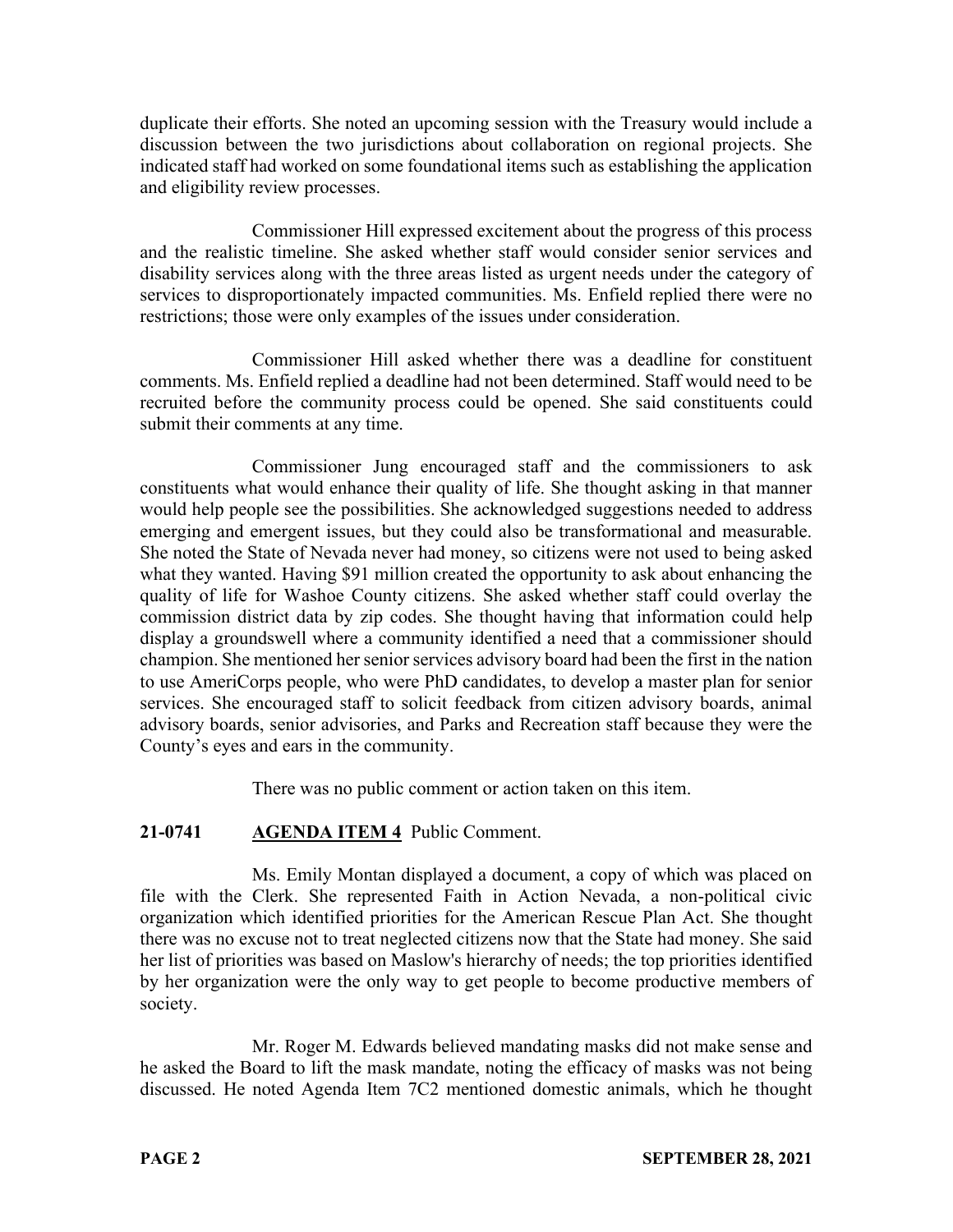provided an opportunity to abuse this regulation. He requested the Board take this item out of the Consent Agenda. He asked for accommodations for individuals who wanted to provide public comment but were not tall enough to reach the microphone at the podium.

County Clerk Jan Galassini distributed a document submitted by Mr. Mike Goodwin to the Board and placed a copy on file. Mr. Goodwin spoke about a refrigeration truck that had been parked at the 7-11 next to his property since December 2020. He said he spoke with the owner of the 7-11 and code enforcement, as well as filing a request online with the County. In April 2021 he was told by a County employee that a noise study would be performed and he would be contacted, but he had still not been informed of the results. He asked how long he should wait to receive a response.

Mr. Susan Gulas said she received notice about a public hearing regarding the Ascente development project, but she did not see that item on the agenda. She spoke about her concerns regarding the development, including increased stress on roads and the lack of flood mitigation.

Ms. Cindy Martinez displayed a document, a copy of which was placed on file with the clerk. She spoke about owning and confessing to one's mistakes. She alleged that the arrest of County Manager Eric Brown's wife had been covered up since she did not see it in any print news, television broadcast, or social media. She believed corruption within the County was widespread and she demanded Chair Lucey resign from the Board.

Ms. Melanie Sutton requested the Board end the public health emergency. She asked whether the commissioners wore masks on their own time, and she opined masks were useless. She said she heard that Chair Lucey had disparaged individuals who supported Mr. Joey Gilbert during a health district meeting, and she asked for an apology.

Ms. Erin Massengale requested the Board pass a resolution to end the public health emergency, saying the local data did not support one. She requested a resolution banning vaccine verification, thereby preventing segregation. She asked for a resolution regarding evidence-based nutritional guidance which had been proven to prevent and reduce the effects of SARS-CoV-2 and other variants.

Mr. Wayne Gordon observed Agenda Item 6A2 was a proclamation to celebrate Constitution Day which had passed two weeks earlier. He believed the delay demonstrated the Board's perception of the founding documents. He spoke about the Australian government's stance on freedom for unvaccinated citizens, the U.S. government's limitations, and the conflicting information disseminated during the pandemic.

Ms. Galassini distributed a document submitted by Mr. James Benthin. Mr. Benthin expressed his opposition to the medical emergency, and he urged the Board to end the emergency and stop all restrictions. He read a transcript of questions posed to the Centers for Disease Control and Prevention (CDC) regarding COVID-19. He believed the CDC's answers demonstrated it was time to end the medical and economic emergency.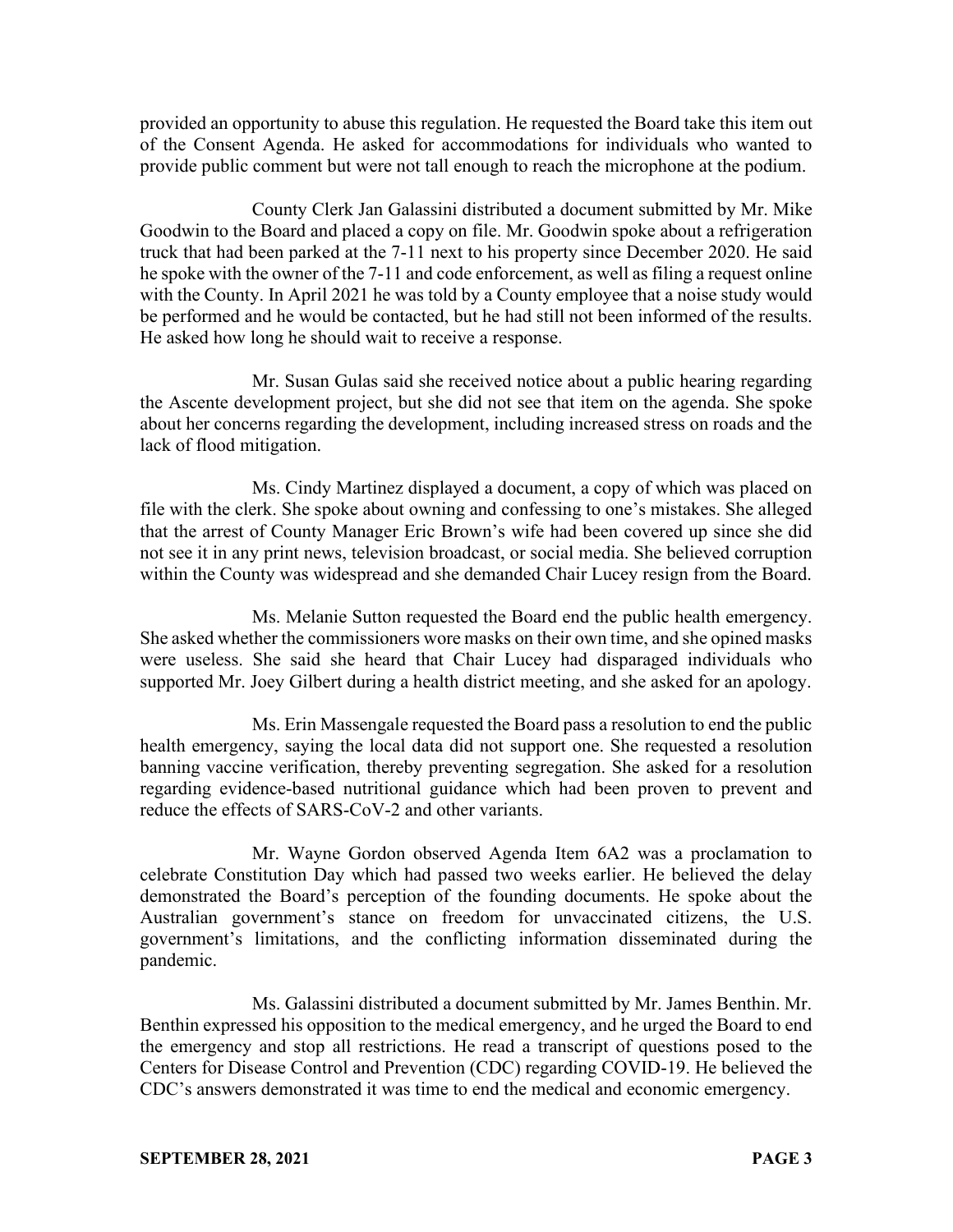Ms. Victoria Myer asked the Board to end the public health emergency. She said the CDC website indicated only six percent of the total C19 deaths reported were due to C19, so the death rate was much less than one percent. She expressed reservations about the use of vaccine passports, which she thought would expand to other things and eventually lead to tyranny. She asked the commissioners to protect the rights of Washoe County citizens by opposing the use of vaccine passports.

Mr. Bruce Foster read a passage from the Bible. He displayed a document, a copy of which was placed on file with the clerk. He expressed frustration because individuals had to be self-reliant with regards to taking care of themselves and their families. He asked why informational pamphlets about C-19 and its treatments were not readily available. He believed medication or antibody treatments needed to be the protocol for C19 rather than the vaccine.

# **21-0742 AGENDA ITEM 5** Announcements/Reports.

County Manager Eric Brown said the commissioner support program (CSP) had been established as a result of the additional staff support authorized by the Board for the current fiscal year. He indicated the CSP had contacted all of the citizen advisory boards (CABs). Staff was in the process of reinvigorating the CABs, ensuring they were fully appointed and had meetings scheduled. He thought CABs were one of the most important tools the County could use when addressing community concerns such as the American Rescue Plan Act (ARPA) funds and redistricting. He applauded Communications Director Nancy Leuenhagen and her staff for their work on this project. He mentioned his direction to staff had been to improve responses to constituent requests. In response to Mr. Mike Goodwin's concern about the 7-11 situation, he noted a CSP staff member spoke with him on his way out of Chambers to ascertain the status of the issue. His intent was for staff to be more responsive to public concerns.

Mr. Brown reported the County was adding staff for homeless services but staffing for Volunteers of America at the men's campus and for mental health was a challenge. He said the Mobile Outreach Safety Team was engaged in helping individuals who needed behavioral health assistance while in the shelter. He mentioned all facilities were at capacity. He noted information about the safe camp winter plan was posted at washoecounty.gov/homelessness. He reported Human Services Agency Director Amber Howell and her team would proceed with the federally qualified health center at the Our Place campus.

Vice Chair Hartung asked Assistant District Attorney Nathan Edwards to provide an explanation about why the Ascente development project was not on the agenda. Mr. Edwards said the item was a development agreement to extend the time for filing a first final map. He explained the Legislature amended the timing for final map filings in the early 2000s, changing the language that preceded the filing or presentation requirement. Prior to the amendment, the requirement was for maps to be recorded within four years of approval; after the amendment, the requirement was that it had to merely be presented for filing with the County. He said an extension for the Ascente project was needed since the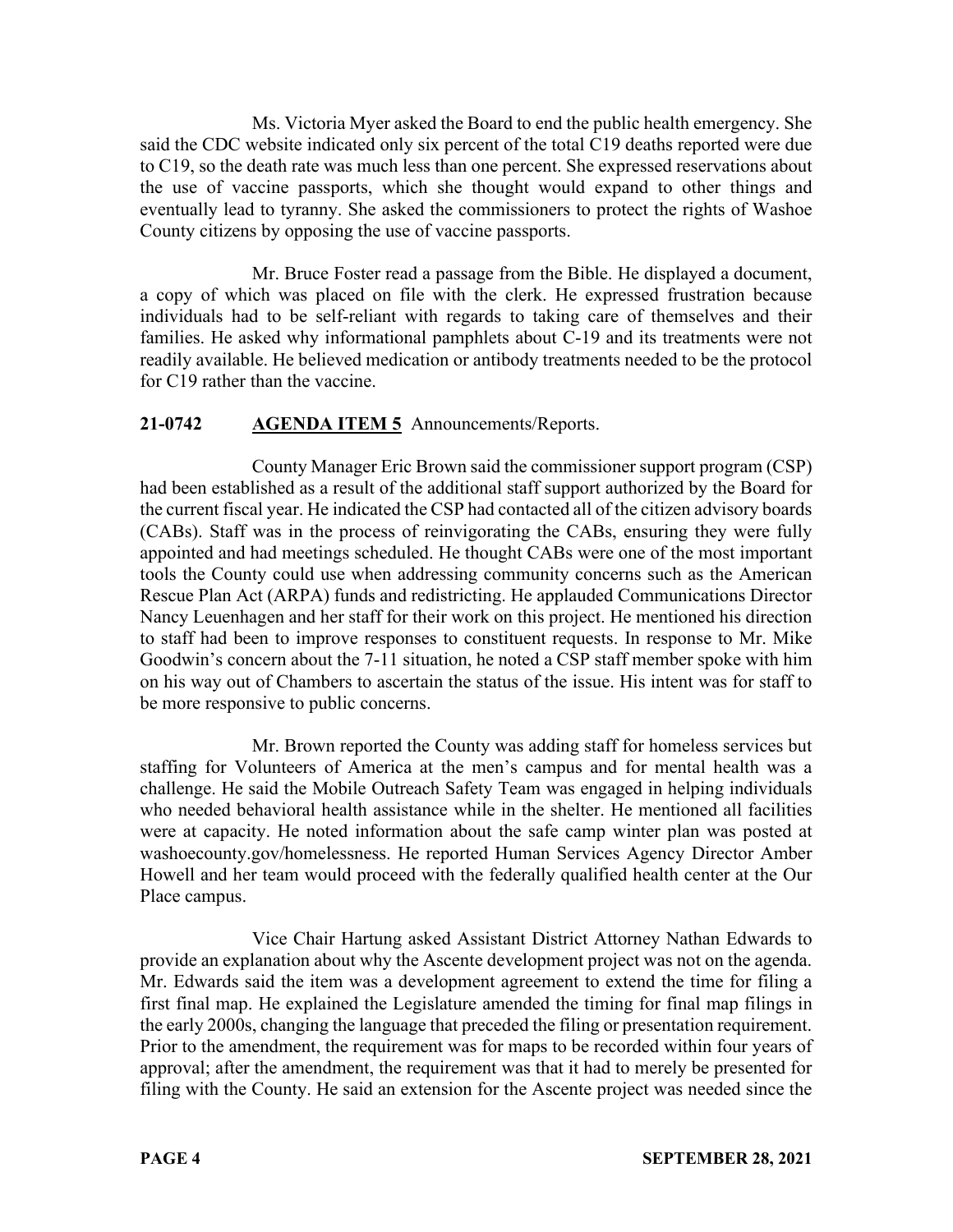map was not recorded. As a result of the amended language, there was no need to move forward with the development agreement because the map had been presented.

Regarding Mr. Goodwin's comment about refrigerated trucks, Vice Chair Hartung stated he had an identical complaint from a constituent in Spanish Springs. He said the truck had been parked in the City of Sparks so the County's code enforcement could not do anything about the issue. He thought the Board needed to discuss how the issue of refrigerated trailers was approached since it would need to be a collaborative effort. All three jurisdictions would need to enact similar codes because the County was unable to enact codes for the two cities.

Vice Chair Hartung mentioned he met with NaphCare representatives to discuss various issues including detox. He noted NaphCare made significant efforts to detox individuals in the detention facility, but there was no way to follow them through the system after they left the facility. He said NaphCare had tracking software they used for individuals in the detention center, but other providers use different software which did not communicate with NaphCare's system. He asked staff to consider using ARPA funds to follow individuals through the system once they were detoxed as a way of possibly slowing recidivism, which could help homelessness issues.

Vice Chair Hartung said there had been discussions in the past about merging the County's Daybreak Adult Day Health Care services with Nevada Senior Services. He thought those discussions needed to be revisited because there were many residents who genuinely needed assistance with family members who had Alzheimer's. He thought there was a real opportunity to accomplish the merge because there were available places nearby. He said he had been working on this issue for over eight years and he believed it was time to proceed with the merge.

Commissioner Herman welcomed County Assessor Michael Clark back. She reiterated her request for a resolution to end the public health emergency.

Commissioner Jung mentioned she had never felt so assisted before the CSP was established, although she had great assistants throughout her 14-year tenure with the County. She stated the continuity of information and attention to detail resulting from the CSP was robust because there were enough people to provide services for County constituents. She asserted she felt more informed and connected because CSP staff were always looking for constituent outreach opportunities, including making her aware of the Hispanic Heritage month fiesta the prior week. She commended Chair Lucey, Vice Chair Hartung, Mr. Brown, and staff for making the CSP a reality. With regards to Mr. Goodwin's public comment, she said response times were much better than they were in the past, and staff was working on improving response times further.

Chair Lucey agreed with Commissioner Jung's and Vice Chair Hartung's commendation of the CSP which was constructed by Mr. Brown and Ms. Leuenhagen. He said the CSP team spent a significant amount of time in every district meeting with citizens, CAB members, and the Planning Commission, as well as with each commissioner to really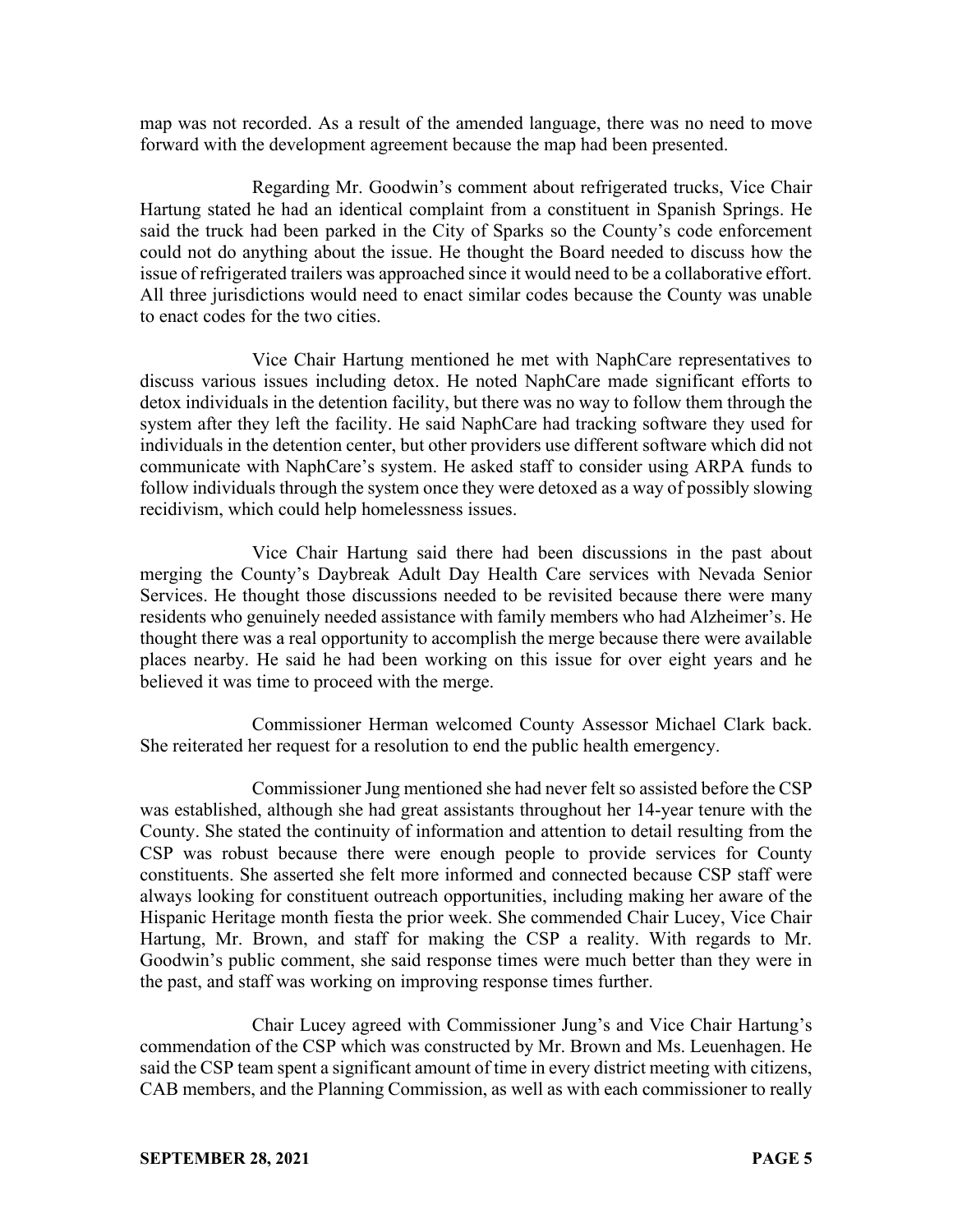address the needs of the community. He observed one of the biggest challenges throughout the County was communication and transfer of information. He asserted the CSP would be a tremendous asset to the community, and he thanked everyone involved in the project. He congratulated Alicia Lerud on her appointment by the Second Judicial District Court as the new court administrator and clerk of the court.

Chair Lucey mentioned the District Board of Health (DBH) had a meeting the prior Thursday, during which there was a discussion regarding some challenges the Regional Emergency Medical Services Authority (REMSA) was facing. He said the number of 911 calls for low acuity symptoms had overloaded REMSA and emergency rooms during the past few weeks. He stated emergency room wait times were up to 30 hours, and low acuity patients were clogging the system. He met with Mr. Brown, the chief executive officers (CEOs) of the regional hospitals, and the CEO of REMSA to address the issue. They would discuss possible amendments which would allow REMSA to move a bit more dynamically. He said Assistant County Manager Dave Solaro, who was the incident manager for the COVID-19 response, had been briefed and was working on the issue. He reported the DBH started working on changing the name and logo of the Washoe County Health District (WCHD) which would emphasize its autonomy.

Chair Lucey said the Reno-Sparks Convention and Visitors Authority (RSCVA) had a meeting the prior week and discussed operations of its facilities: the Convention Center, the Livestock Events Center, the bowling stadium, and the Reno Events Center. The facilities were managed by a third-party company, but the RSCVA decided they would manage the facilities internally and not renew the contract with that company. He said Destinations International provided a positive update regarding local tourism, noting northern Nevada was seeing higher than average numbers on travel and room tax. He expressed optimism because the region was moving in the right direction in terms of tourism. He agreed with Vice Chair Hartung's statement about regionalization in both fire protection and medical emergencies. He observed emergency services faced difficulties because of boundaries for city limits. He believed the leadership of each jurisdiction needed to participate in a discussion to address the issue.

Chair Lucey requested a moment of silence for the passing of his mentor Major General Robert T. Herbert, who passed away the prior weekend. He said Major General Herbert was a true Nevadan, a veteran, and a dedicated serviceman. There followed a moment of silence.

### **PROCLAMATIONS**

### **21-0743 6A1** Proclaim September 2021 as National Recovery Month.

Chair Lucey read the proclamation and presented it to Human Services Agency Director Amber Howell.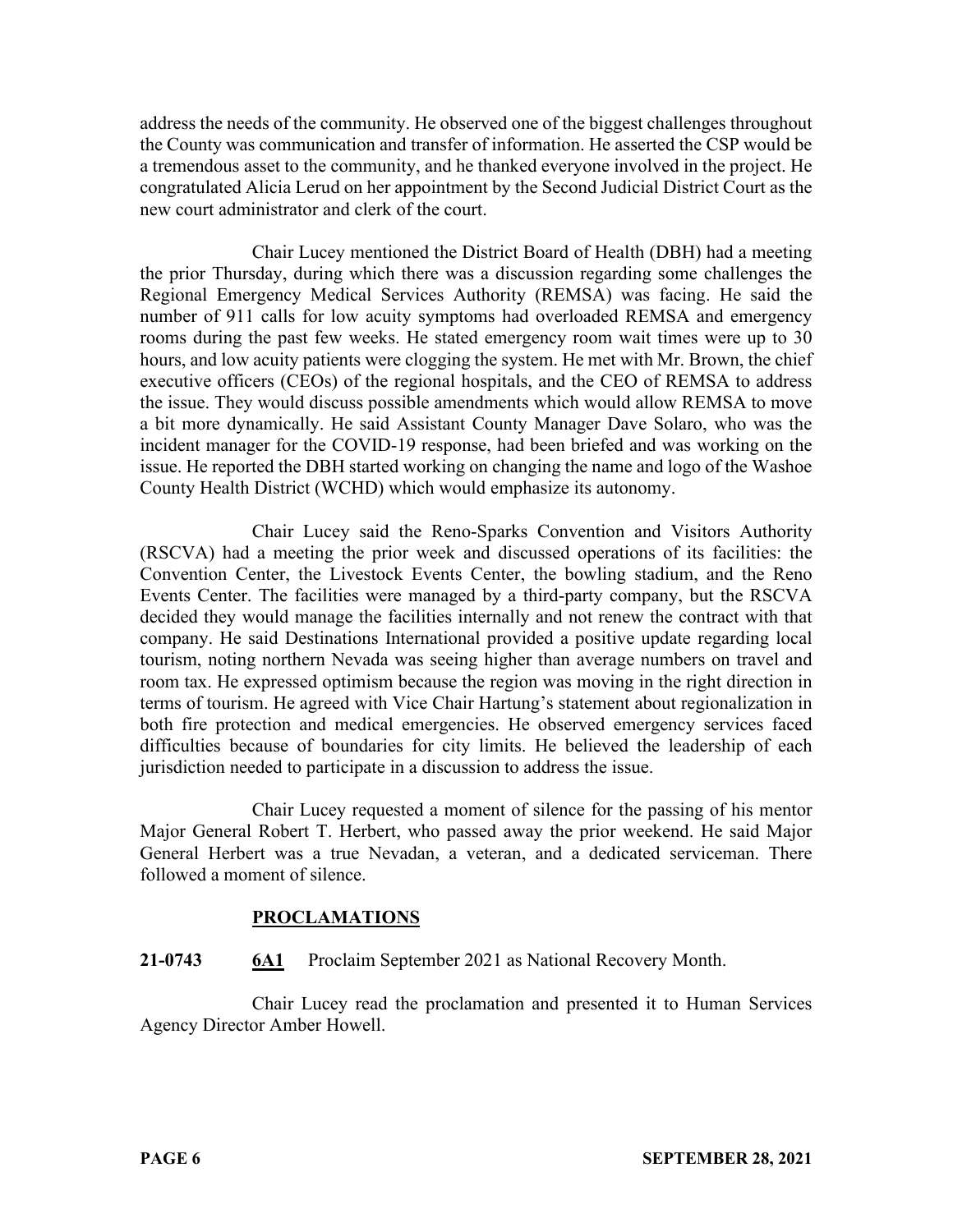#### **21-0744 6A2** Proclaim September 17, 2021 as Constitution Day.

Vice Chair Hartung mentioned a Charters of Freedom Monument would be installed in the Nevada Veterans Memorial Plaza at the Sparks Marina. The monument would include copies of the Declaration of Independence, the Constitution, and the Bill of Rights. He read the proclamation.

**21-0745 6A3** Proclaim October 2021 as National Cybersecurity Awareness Month.

Commissioner Hill read the proclamation and presented it to Chief Information Officer Behzad Zamanian.

Mr. Zamanian said data protection and cybersecurity was a high priority for Technology Services (TS) and the County. He noted TS would initiate a series of cybersecurity campaigns, including training opportunities for County employees, during the month of October. He thanked the Board for supporting technology and cybersecurity initiatives.

There was no response to the call for public comment.

On motion by Vice Chair Hartung, seconded by Commissioner Hill, which motion duly carried on a 5-0 vote, it was ordered that Agenda Items 6A1 through 6A3 be adopted.

# **CONSENT AGENDA ITEMS** – **7A1 THROUGH 7G2**

- **21-0746 7A1** Approval of minutes for the Board of County Commissioners' regular meetings of August 17, 2021 and August 24, 2021, and the concurrent meeting of August 30, 2021. Clerk. (All Commission Districts.)
- **21-0747 7B1** Recommendation to 1) approve roll change requests, pursuant to NRS 361.765 and/or NRS 361.768, for errors discovered on the 2017/2018, 2018/2019, 2019/2020, 2020/2021 and 2021/2022 secured and unsecured tax rolls 2) authorize Chair to execute the changes described in Exhibits A and B and 3) direct the Washoe County Treasurer to correct the error(s). [cumulative amount of decrease to all taxing entities \$34,252.20]. Assessor. (All Commission Districts.)
- **21-0748 7C1** Recommendation to approve the purchase of a new Caterpillar model 308-07 Tracked Excavator from Cashman Equipment Company, 600 Glendale Ave, Sparks, NV 89431 in the amount of [\$130,800.00] utilizing Sourcewell contract #032119-CAT. Community Services. (All Commission Districts.)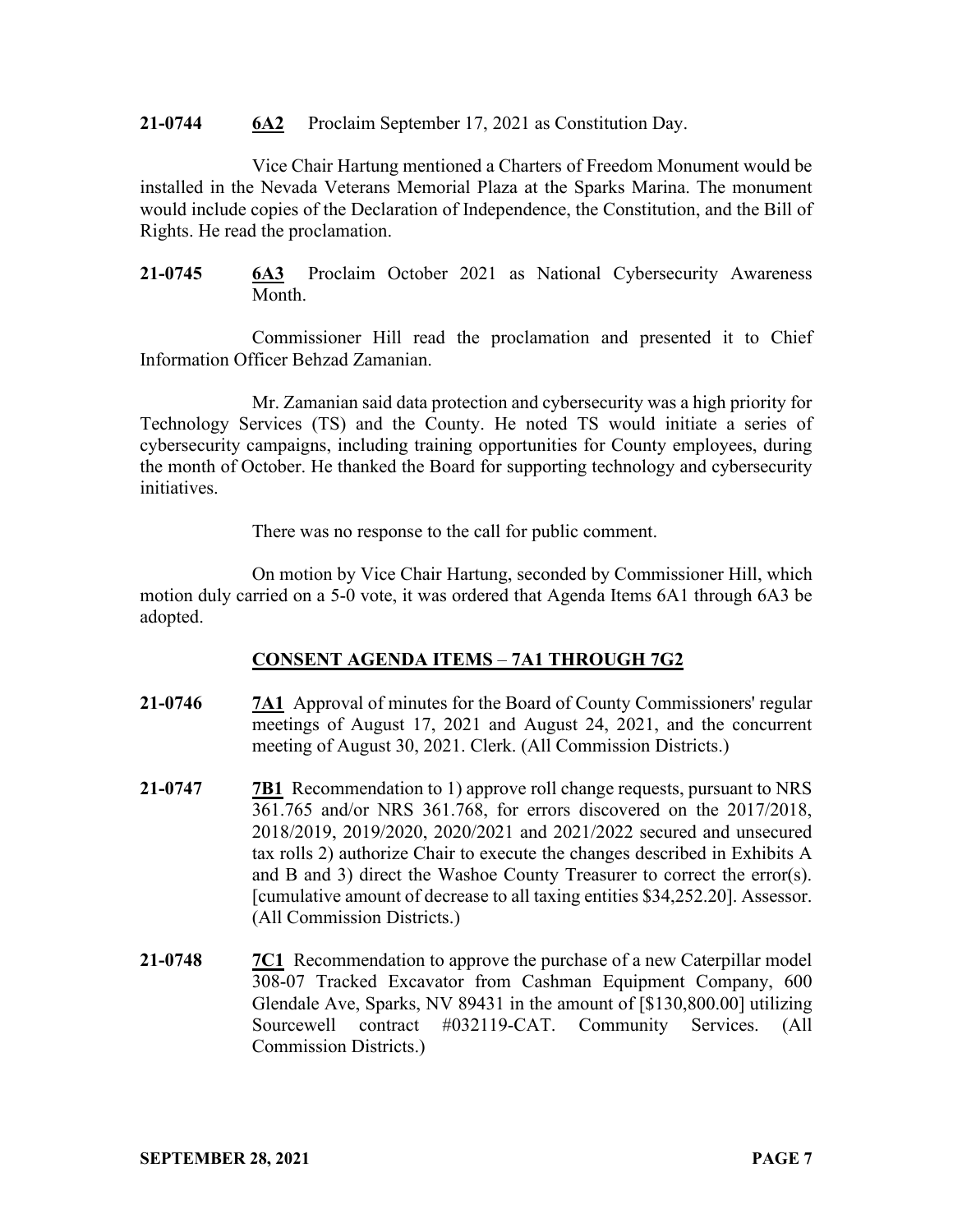- **21-0749 7C2** Recommendation to approve a request to initiate proceedings to repeal Washoe County Code Chapter 95, governing parks and recreation; enacting a new ordinance that revises and replaces Chapter 95 provisions governing parks and open space, including but not limited to the Definitions applicable to the chapter, Open Space and Regional Parks Commission, Powers and Duties of the Director, Enforcement of the chapter, use of vehicles and nonmotorized vehicles, domestic animals, and visitor conduct; and direct the County Clerk to submit the request to the District Attorney for preparation of a proposed ordinance, pursuant to Washoe County Code Section 2.030 and 2.040. Community Services. (All Commission Districts.)
- **21-0750 7C3** Recommendation to acknowledge and agree to the Abandonment and Termination of Right of Reverter by the Grantor, Ridges at Hunter Creek III, which would remove the right of reverter clause from the trailhead easement granted to Washoe County in 2005 and recorded in 2007 as Document #3592575 for the Michael D. Thompson Trailhead on a portion of Assessor's Parcel Number 041-650-08, located off of Woodchuck Circle. (Commission District 1.) Community Services.
- **21-0751 7C4** Recommendation to authorize Americorps temporary service employees to drive Washoe County vehicles while serving as Open Space Management Technicians for Washoe County Regional Parks & Open Space. Community Services. (All Commission Districts.)
- **21-0752 7C5** Recommendation to adopt four resolutions accepting real property for use as public streets, which pertain to portions of four official plats as listed below totaling 9.22 acres and 1.76 linear miles; and if approved, direct the Clerk's Office to record the resolutions to accept: (R21-052) A portion of the Official Plat of Colina Rosa Subdivision, Tract Map 5249, recorded on January 25, 2018, as document number 4782171, being: Tuscan Sun Court, Glowing Amber Court, American Pillar Court, Crested Moss Court, Dancing Flame Court, and a portion of Butch Cassidy Drive, APN's 144- 241-53 and 144-251-48; approximately 3.68 acres and 0.81 linear miles; and, (R21-053) A portion of the Official Plat of Pebble Creek Estates - Phase 1, Subdivision Tract Map 5311, recorded on February 19, 2019, as document number 4888418, being: Willow Bluff Court, Diamond Stream Court, a portion of Pebble Creek Drive, and a portion of Diamond Stream Drive, APN 538-232-28; approximately 2.69 acres and 0.46 linear miles; and, (R21-054) A portion of the Official Plat of Pyramid Ranch Annex - Village 1, Subdivision Tract Map 5326, recorded on May 21, 2019, as document number 4912481, being: Cardiff Drive, South Penasquitos Court, and a portion of North Penasquitos Drive, APN 532-292-08; approximately 1.39 acres and 0.25 linear miles; and, (R21-055) A portion of the Official Plat of Pyramid Ranch Annex - Village 2, Subdivision Tract Map 5373, recorded on May 5, 2020, as document number 5025958, being: N. Penasquitos Court, Piovana Court, and a portion of North Penasquitos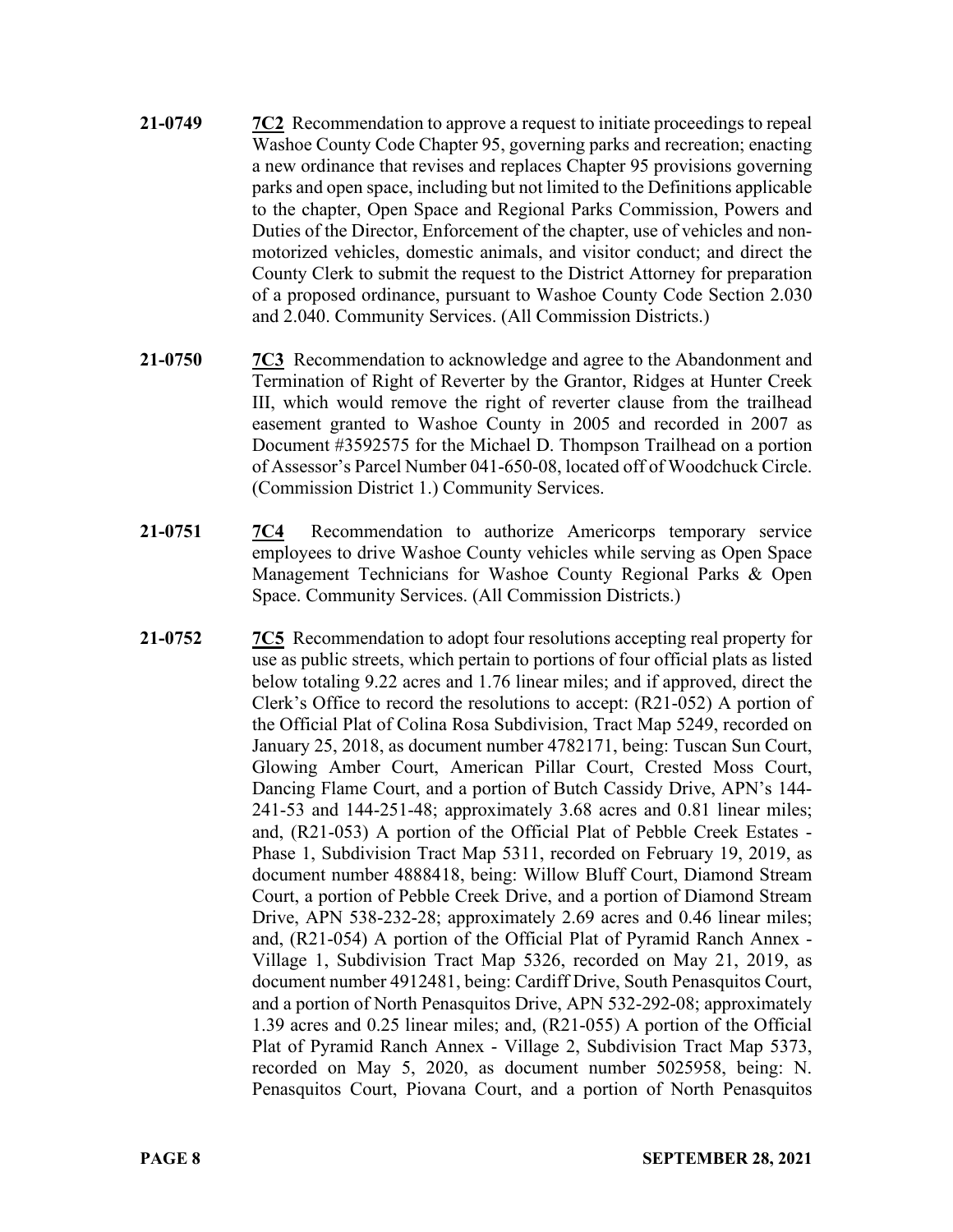Drive, APN 532-311-34; approximately 1.46 acres and 0.24 linear miles. Community Services. (Commission Districts 2 & 4.)

- **21-0753 7C6** Recommendation to set the order of alternates to represent the Washoe County Planning Commission (PC) on the Truckee Meadows Regional Planning Commission (RPC) in the event the regularly appointed PC members are unavailable to serve. The existing Washoe County Planning Commissioners serving on the Regional Planning Commission are Larry Chesney, Sarah Chvilicek and Kate Nelson. The currently proposed order of alternates is as follows: First Alternate, Francine Donshick; Second Alternate, Larry Peyton; Third Alternate, Pat Phillips; and Fourth Alternate, Michael Flick. After the Board's decision, the Planning Commission Secretary shall transmit the ordered list to the Executive Director of the Truckee Meadows Regional Planning Agency (TMRPA). Community Services. (All Commission Districts.)
- **21-0754 7D1** Recommendation to accept a Victims of Crime Act (VOCA) grant to the District Attorney's Office in the amount of [\$359,836; \$89,959 required match], from the State of Nevada Department of Health and Human Services Division of Children and Family Service (DCFS) to provide funding to retain a full-time Victim Witness Advocate and two temporary Victim Witness Advocates, two intermittent hourly Forensic Interviewer a full-time Forensic Interviewer, a full-time Human Services Support Specialist II; provide for direct victim services and supplies; retroactive from July 1, 2021 through June 30, 2022; and direct the Comptroller to make the necessary budget amendments and retroactively authorize the District Attorney or his designees to sign the grant agreement. District Attorney. (All Commission Districts.)
- **21-0755 7D2** Recommendation to accept a Project Safe Neighborhood (PSN) grant to the District Attorney's Office in the amount of [\$84,000 (no match)] from the CARE Coalition to provide temporary attorneys (via a contracted agency) who will be involved in PSN cases such as domestic violence, human trafficking, and firearms-related matters retroactive from 10/01/2019 to 09/30/2022 and direct the Comptroller's Office to make the necessary budget amendments and retroactively authorize the District Attorney or his designees to sign the grant agreement. District Attorney. (All Commission Districts.)
- **21-0756 7D3** Recommendation to accept renewed funding for a Deputy District Attorney for the provision of continuing prosecutor services related to the High Intensity Drug Trafficking Areas (HIDTA) Task Force in the amount of [\$125,000 no match] from the Office of National Drug Control Policy award to Nevada HIDTA for the retroactive period of January 1, 2021 through December 31, 2022, with remaining \$47,000 position cost covered by District Attorney General Fund budget, direct the Comptroller's Office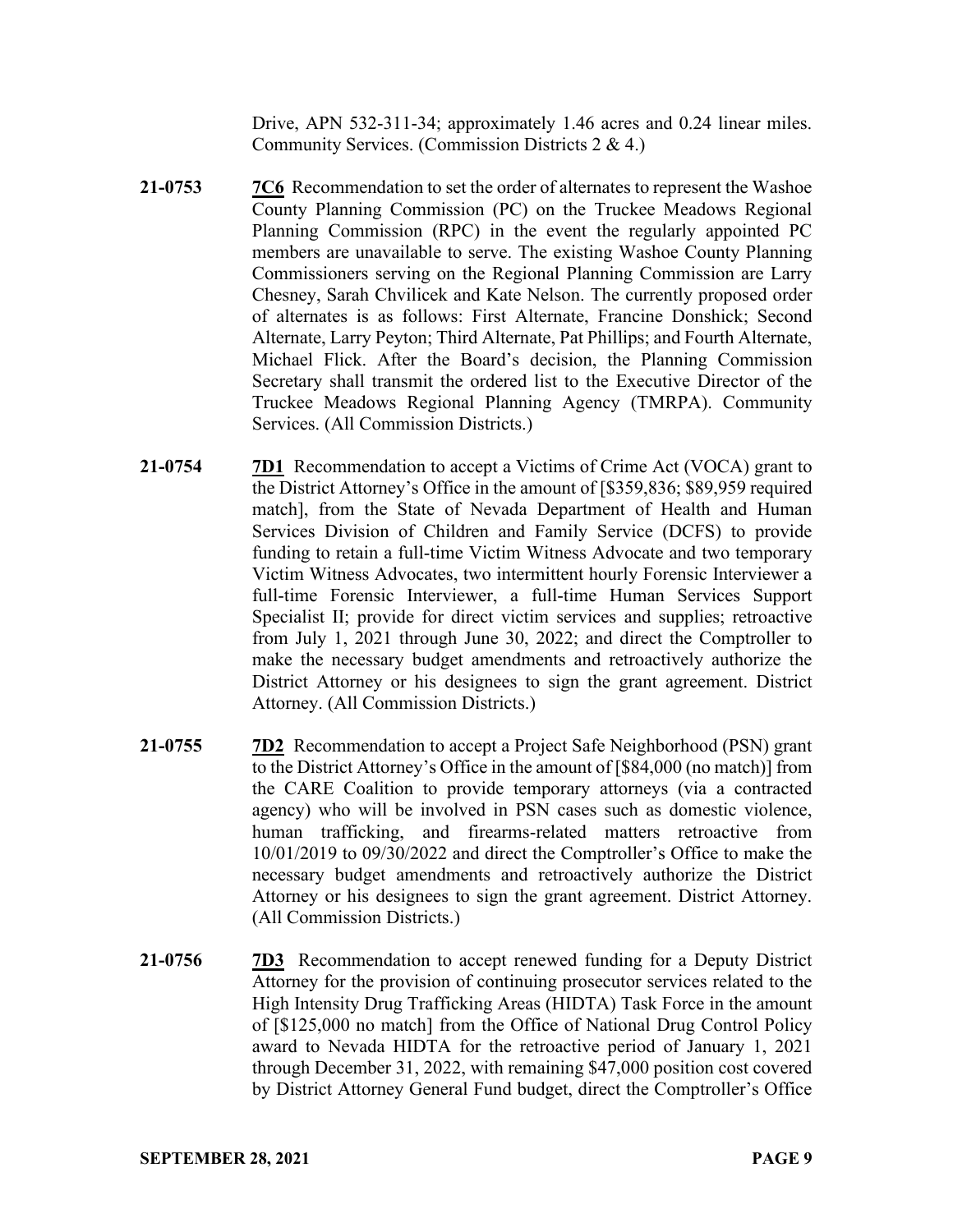to make the necessary budget amendments, and retroactively authorize the District Attorney or his designees to sign the grant agreement. District Attorney. (All Commission Districts.)

- **21-0757 7D4** Recommendation and possible action to approve a settlement agreement between John & Melissa Fritz and Washoe County to conclude pending litigation in Fritz et al v. Washoe County, 3:20-cv-00681 and Fritz v. County of Washoe, 21-16510. John and Melissa Fritz will stipulate to dismiss their appeal of the district court's judgment and in exchange Washoe County will withdraw its motions for sanctions and attorneys' fees sought in the motion (\$53,000). District Attorney. (All Commission Districts.)
- **21-0758 7E1** Recommendation to acknowledge a 2021 Federal Library Services and Technology Act (LSTA) American Rescue Plan Grant award of [\$20,000.00], no County match required, awarded to the Washoe County Law Library, Second Judicial District Court, from the Nevada State Library, Archives and Public Records retroactive from July 1, 2021 – August 31, 2022, and direct the Comptroller's Office to make the necessary budget amendments. District Court. (All Commission Districts.)
- **21-0759 7E2** Recommendation to retroactively acknowledge the Professional Services Agreement to support the Risk-Need-Responsivity Model program for Adult Drug Court, between the Second Judicial District Court and JOIN Inc., in an amount not to exceed [\$75,000] (no match required), to support the Specialty Courts program, effective July 1, 2021 through June 30, 2022. District Court. (All Commission Districts.)
- **21-0760 7F1** Recommendation to accept Amendment #1 to the FY21 Home-Delivered Meals subgrant award from the State of Nevada Aging and Disability Services Division in the amount of [\$265,405.19; \$46,842 county match] retroactive for the period October 1, 2020 to September 30, 2021 to provide home-delivered meals to seniors age 60+ in Washoe County; authorize the Director of the Human Services Agency to execute the grant documents; and direct the Comptroller's office to make the necessary budget amendments. Human Services Agency. (All Commission Districts.)
- **21-0761 7F2** Recommendation to accept Amendment #1 to the FY21 Congregate Meals subgrant award from the State of Nevada Aging and Disability Services Division in the amount of [\$124,060; \$57,207 county match] retroactive for the period October 1, 2020 to September 30, 2021 to provide congregate meals to seniors age  $60+$  in Washoe County; authorize the Director of the Human Services Agency to execute the grant documents; and direct the Comptroller's office to make the necessary budget amendment. Human Services Agency. (All Commission Districts.)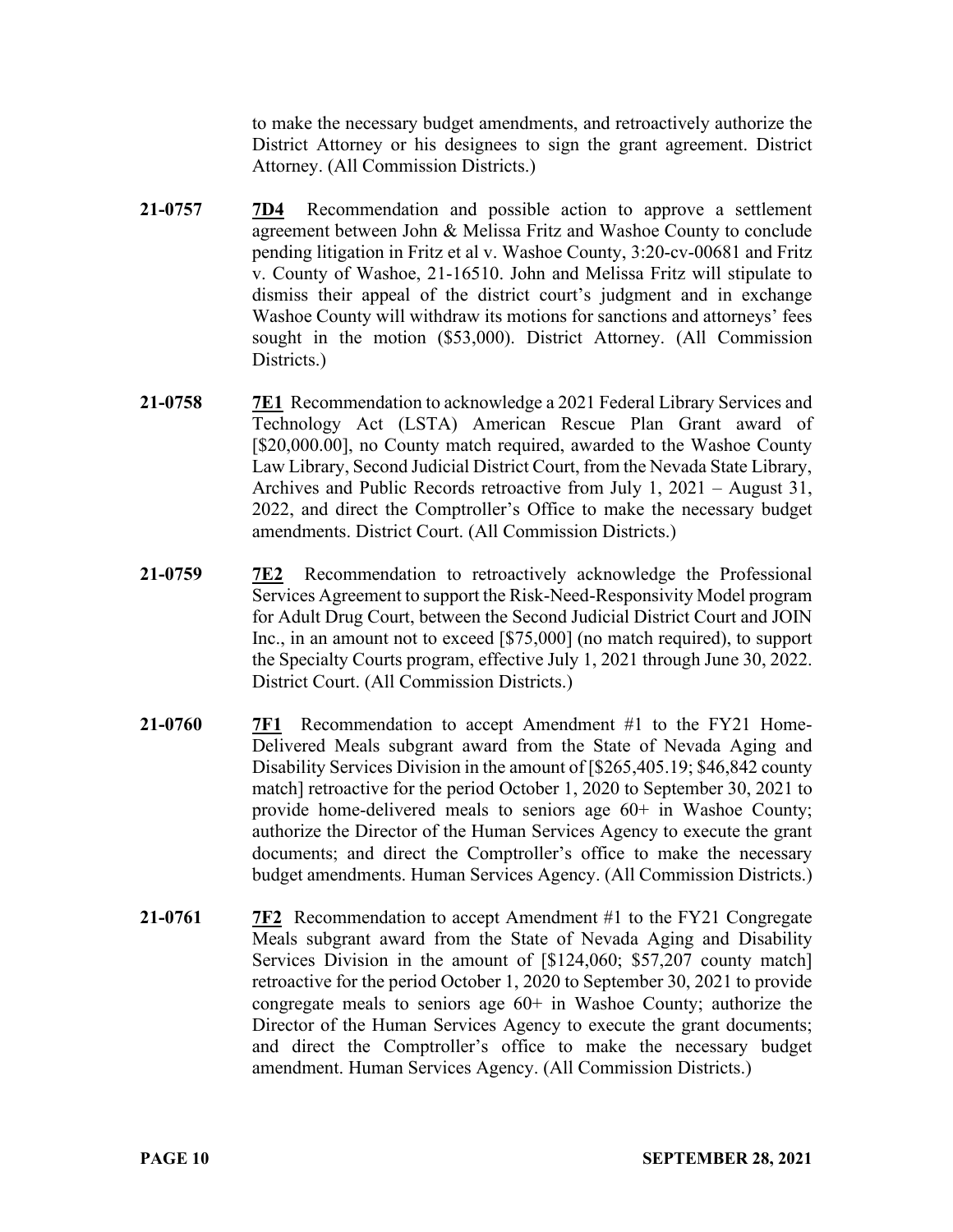- **21-0762 7F3** Recommendation to accept a FY22 Representative Payee sub-grant award from the State of Nevada, Aging and Disability Services Division (ADSD) in the amount of [\$31,218; \$4,683 county match] retroactive from July 1, 2021 to June 30, 2022 to provide money management and supportive case management to eligible individuals age 60 or older in Washoe County; and authorize the Director of the Human Services Agency to execute the grant award documents. Human Services Agency. (All Commission Districts.)
- **21-0763 7F4** Recommendation to accept a FY22 Differential Response subaward from the State of Nevada Division of Child & Family Services in the amount of [\$142,545; no county match] retroactive to July 1, 2021 through June 30, 2022 to support Differential Response services to at-risk families in the child welfare system; and authorize the Director of the Human Services Agency to execute the award documents. Human Services Agency. (All Commission Districts.)
- **21-0764 7G1** Recommendation to approve Commission District Special Fund disbursement in the amount of [\$24,000] for Fiscal Year 2021-2022; District 1 Commissioner Alexis Hill recommends a [\$10,000] grant to the Tahoe Regional Planning Agency (TRPA) to support the Lake Tahoe Future of Tourism Shared Vision & Destination Stewardship Roadmap request for proposal with the purpose of utilizing professional and/or consultant services to develop a roadmap document to help guide the future of sustainable recreation and tourism in the region, and a [\$14,000] grant to Soulful Seeds to support the creation of a fire-resistant structure to store tools and gardening equipment for the use of women and families at the Our Place campus; approve Resolutions necessary for same; and direct the Comptroller's Office to make the necessary disbursements of funds. Manager's Office. (Commission District 1.)
- **21-0765 7G2** Recommendation to approve Amendment #2 to the Agreement for Professional Services between Washoe County and the Karma Box Project for contracted staffing to operate the temporary Safe Camp to: (a) extend the term by 90 days through December 11, 2021 and (b) authorize an increase in the amount of [\$102,780.84] for total contract amount not to exceed [\$241,560]; and if approved, authorize the Purchasing Manager to execute the Amendment. The Safe Camp, located at located at 598 Line Drive, Reno NV 89512, is a secure, stable location for people experiencing homelessness to camp and engage in housing focused case management to assist them in securing permanent housing. Manager's Office. (All Commission Districts.)

Vice Chair Hartung asked for clarification on Agenda Item 7C2. Community Services Department Division Director of Operations Eric Crump said the item would update Washoe County Code Chapter 95, which pertained to open space and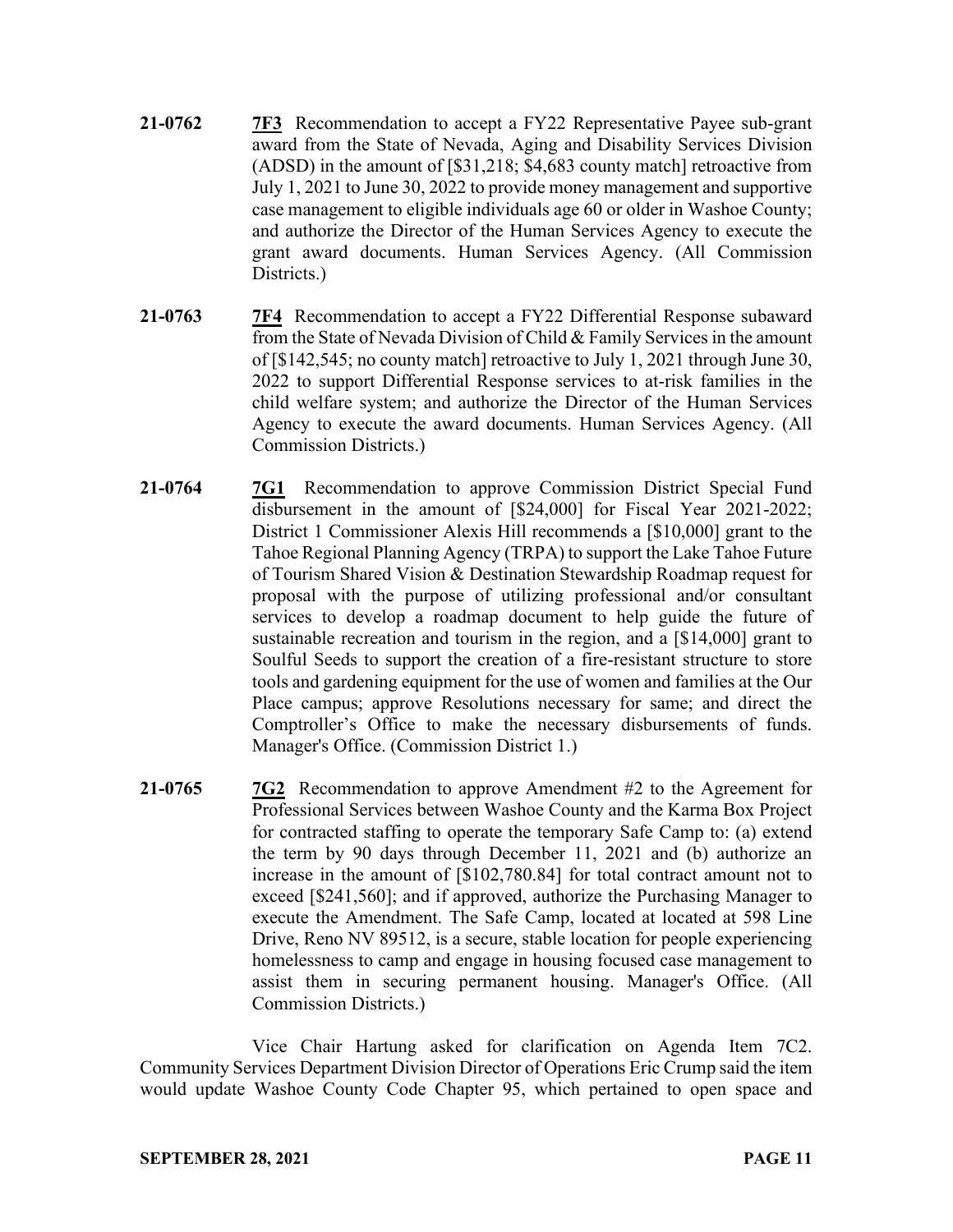regional parks. He said the updates would give park ranger staff limited citation authority. He indicated this item would initiate updates to Chapter 95, which had not been updated since 1987. Chair Lucey asked for confirmation the item was just part of a cleanup process. Mr. Crump said yes, staff would work with the deputy district attorney to determine updates, noting it would be easier to remove all of Chapter 95 and reintroduce a new Chapter 95. Chair Lucey asked about the timeline for the updates. Mr. Crump replied the updates were ready and had already gone to the Parks Commission, so the Board would see them within a few weeks.

Commissioner Hill thanked Mr. Crump for adding e-scooters to the update because they were a major issue in her district. She said she mentioned her concern to Mr. Crump's team, and it just appeared on the agenda. She thought the updates would improve safety on public paths.

Regarding Consent Agenda Item 7G1, Chair Lucey said Commissioner Hill was making a \$10,000 donation from her discretionary funds to the Tahoe Regional Planning Agency to support the Lake Tahoe Future Tourism Shared Vision Destination Stewardship Road Map. She was also making a \$14,000 donation to Soulful Seeds to support the creation of a fire-resistant structure to store tools and gardening equipment at the Our Place campus. He noted individuals at Our Place would have the ability to learn about sustainable food growth and gardening techniques.

There was no response to the call for public comment on the Consent Agenda Items listed above.

On motion by Vice Chair Hartung, seconded by Commissioner Herman, which motion duly carried on a 5-0 vote, it was ordered that Consent Agenda Items 7A1 through 7G2 be approved. Any and all Resolutions pertinent to Consent Agenda Items 7A1 through 7G2 are attached hereto and made a part of the minutes thereof.

# **BLOCK VOTE – 8, 9, 10, 11, 12, 13, 14, 15, 17, 18, and 19**

**21-0766 AGENDA ITEM 8** Recommendation to authorize the Purchasing and Contracts Manager to issue purchase orders [in excess of \$100,000] to Sierra Control Systems, Inc. for preventative maintenance, repair, replacement or upgrade of the Supervisory Control and Data Acquisition system, and purchase of Supervisory Control and Data Acquisition system components for the Washoe County Community Services Department Utility Operations on an annual basis, through the end of fiscal year 2024 [not to exceed \$250,000]. Community Services. (All Commission Districts.)

There was no response to the call for public comment.

On motion by Vice Chair Hartung, seconded by Commissioner Hill, which motion duly carried on a 5-0 vote, it was ordered that Agenda Item 8 be authorized.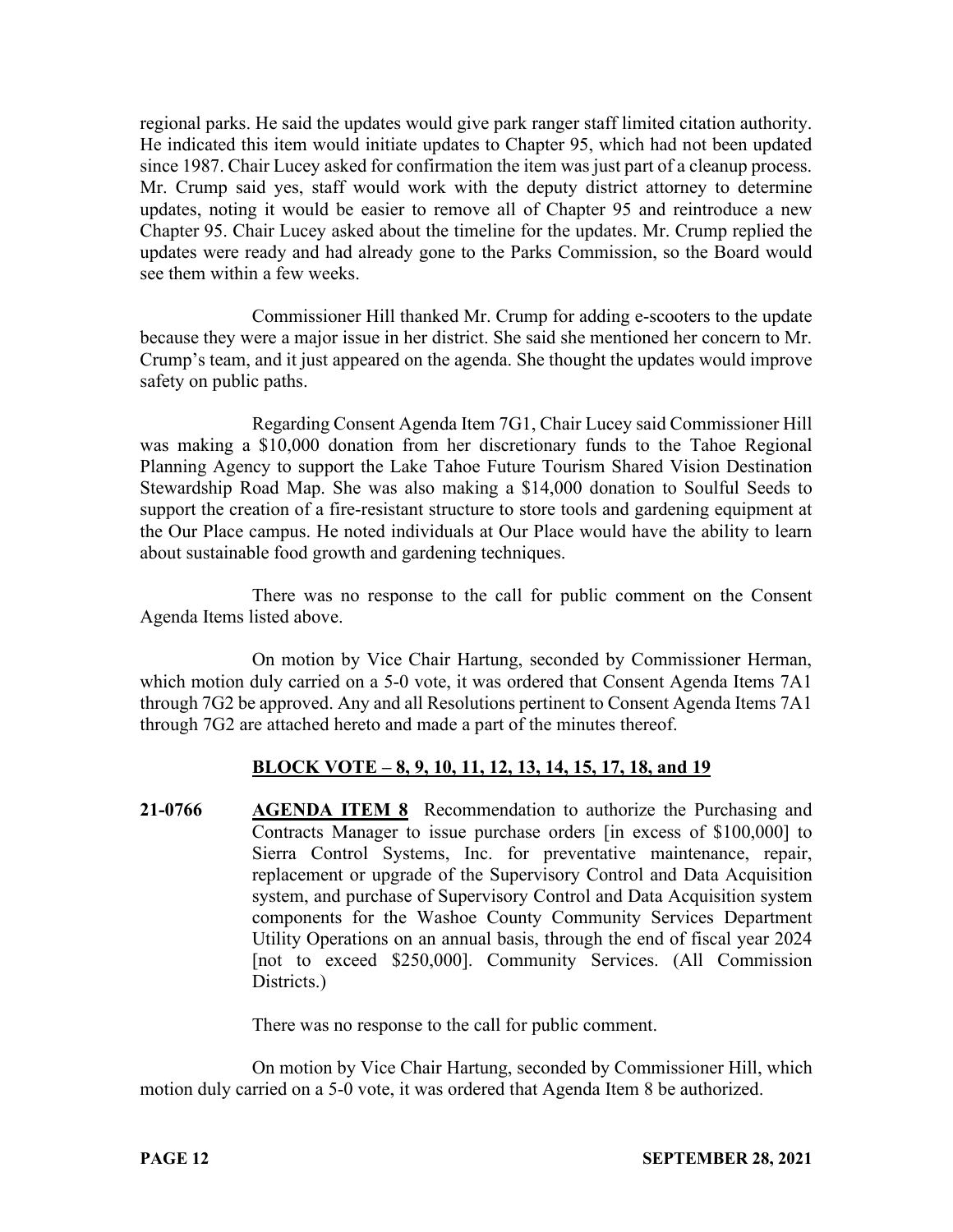**21-0767 AGENDA ITEM 9** Recommendation to: (1) award a bid and approve the Agreement to the lowest responsive, responsible bidder for the FY 22 Roof Replacements Project to remove and replace the existing roofing materials for the Child Advocacy Center and Kid's Kottage I with a new metal roof and high temperature underlayment [staff recommends A.W. Farrell & Son Inc., in the amount of \$450,000.00]; (2) approve the purchase of roofing materials from Garland, DBS [in the amount of \$ 211,211.51] utilizing Racine County, Wisconsin's Contract # PW1925 pursuant to the joinder provision of NRS 332.195; and (3) approve a separate \$30,000 project contingency fund. These planned roof replacements will ensure the integrity of the roof systems preventing damage and preserving the lifespan of these facilities. Community Services. (Commission District 3.)

There was no response to the call for public comment.

On motion by Vice Chair Hartung, seconded by Commissioner Hill, which motion duly carried on a 5-0 vote, it was ordered that Agenda Item 9 be awarded and approved.

**21-0768 AGENDA ITEM 10** Recommendation to: (1) award a bid and approve the Agreement to the lowest responsive, responsible bidder for the Northwest and Sparks Library Flooring Replacement project. PWP-WA-2021-376 [staff recommends Permian Builders, in the amount of \$638,542; and (2) approve a separate project contingency fund [in the amount of \$95,781 or 15% bid amount] for a total project budget of \$734,323.00. Community Services. (Commission District 1 and 3.)

There was no response to the call for public comment.

On motion by Vice Chair Hartung, seconded by Commissioner Hill, which motion duly carried on a 5-0 vote, it was ordered that Agenda Item 10 be awarded and approved.

**21-0769 AGENDA ITEM 11** Recommendation to award a bid and approve the Agreement to the lowest responsive, responsible bidder for the Incline Village Operations Above Ground Fuel Island Project to furnish and install a new above ground fuel island and fuel tank with associated site improvements [staff recommends L.A. Perks Petroleum Specialists, Inc., in the amount of \$689,820.00]; and if approved, direct the Comptroller's Office to make the necessary cross-fund budget appropriation transfers [net impact to County budget is zero]. Community Services. (Commission District 1.)

There was no response to the call for public comment.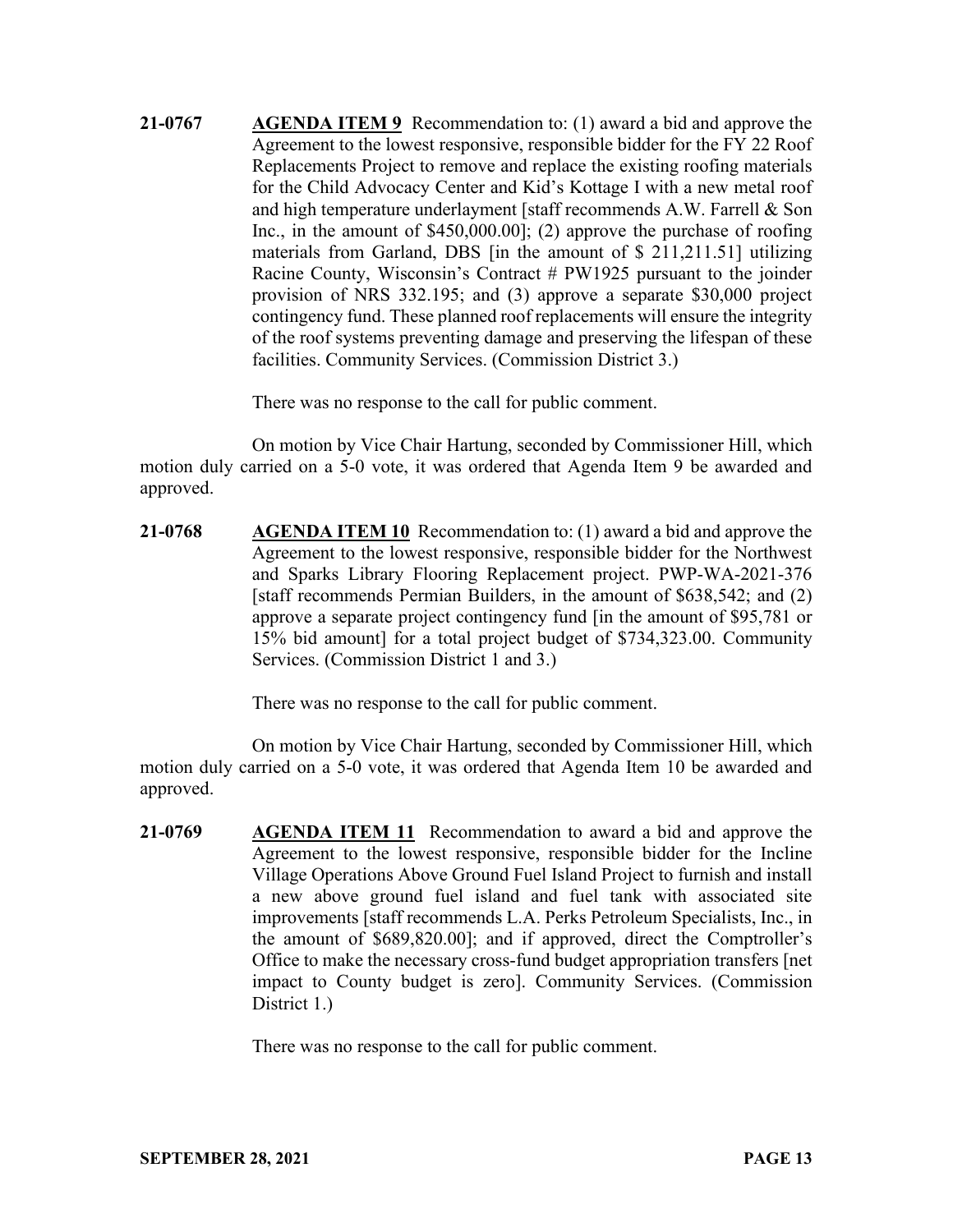On motion by Vice Chair Hartung, seconded by Commissioner Hill, which motion duly carried on a 5-0 vote, it was ordered that Agenda Item 11 be awarded, approved, and directed.

**21-0770 AGENDA ITEM 12** Recommendation to award a bid and approve the Agreement to the lowest responsive, responsible bidder for the Swan Lake Flood Mitigation Demobilization Project (Project), PWP-WA-2021-301 [staff recommends Facilities Management, Inc., in the amount of \$651,000 (base bid of \$621,000 plus bid alternatives of \$30,000)]; and, approve bid alternate #1 in the amount of \$20,000.00 for certain roadside ditch clearing and re-shaping along Lemmon Drive; and, approve bid alternate #2 in the amount of \$10,000 to hydroseed certain private property areas where Tiger Dams were placed; and, approve an owner contingency fund in the amount of \$100,000; and, terminate all associated emergency response contracts for pump and pipe systems. The Project will remove the various temporary emergency flood protection measures constructed in 2017 to respond to persistent flood impacts in the East Lemmon Valley hydrobasin and restore associated stormwater drainage ditches and conveyance piping. Community Services. (Commission District 5.)

Commissioner Herman noted the barriers would be removed for cosmetic purposes, but the County had no intention of replacing them or making improvements. She expressed concern that it could lead to the same issue the City of Reno faced. She believed the drought would not last forever and it would only be a matter of time before additional flooding occurred.

There was no response to the call for public comment.

On motion by Vice Chair Hartung, seconded by Commissioner Hill, which motion duly carried on a 5-0 vote, it was ordered that Agenda Item 12 be awarded, approved, and terminated.

**21-0771 AGENDA ITEM 13** Recommendation to approve budget amendments totaling an increase of [\$366,818.00] in both revenue and expense to the FY22 Sexually Transmitted Disease (STD) Supplemental Subaward retroactive to September 1, 2021 through December 31, 2021 and direct the Comptroller's office to make the appropriate budget amendments. Health District. (All Commission Districts.)

There was no response to the call for public comment.

On motion by Vice Chair Hartung, seconded by Commissioner Hill, which motion duly carried on a 5-0 vote, it was ordered that Agenda Item 13 be approved and directed.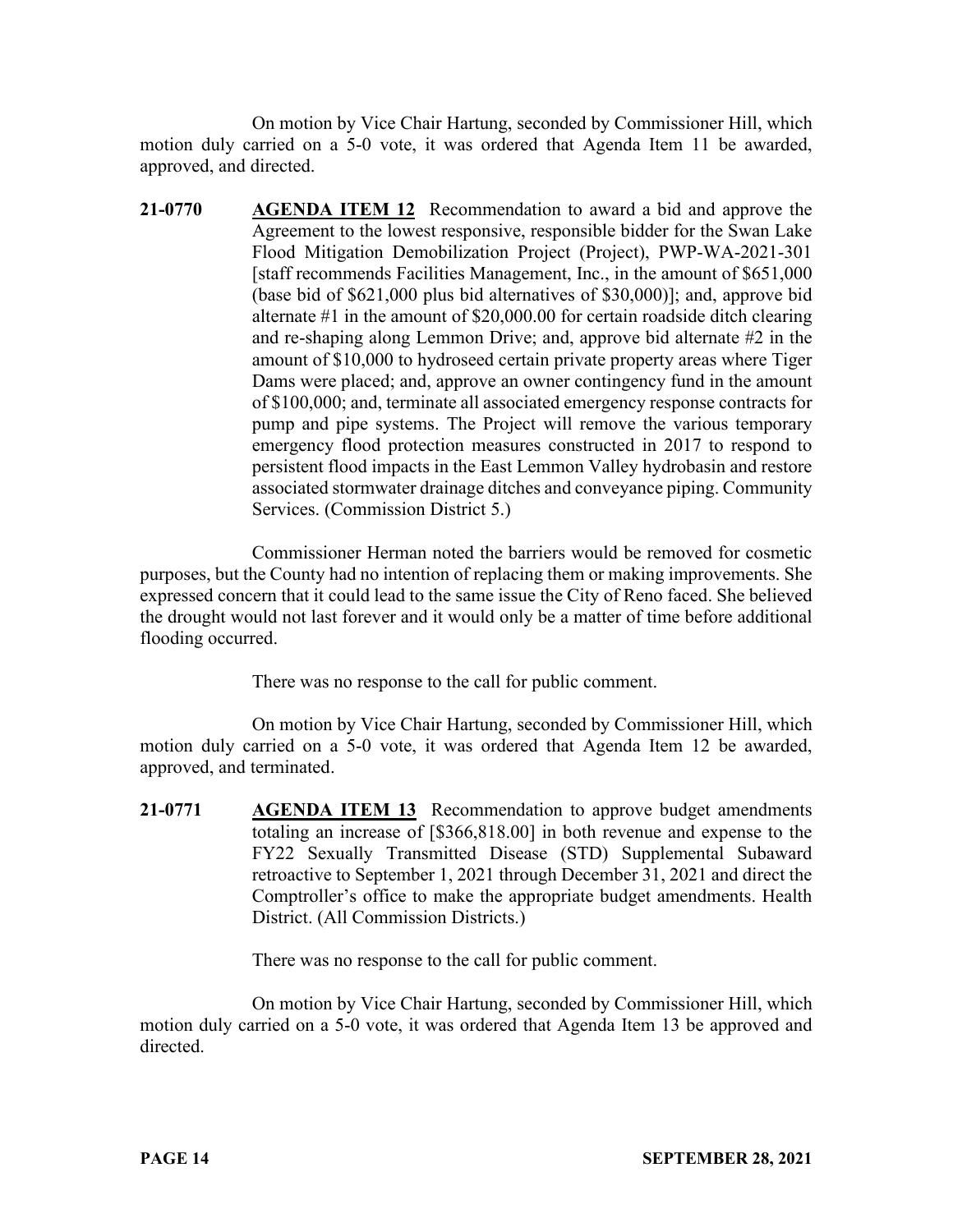**21-0772 AGENDA ITEM 14** Recommendation to approve Amendment #4 to the contract currently awarded to Elior North America dba Valley Services, Inc. for Senior Nutrition Services to (a) authorize an increase in the amount of [\$93,892.50] to provide daily breakfast meals at Our Place Women's Shelter and Temporary Assistance for Displaced Seniors (TADS) shelter or the period of October 4, 2021 to June 30, 2022 for total contract amount not to exceed [\$2,174,809.50]; (b) authorize an increase in the amount of [\$126,929.00] to provide daily breakfast meals at Our Place and TADS for additional (1) renewal period from July 1, 2022 to June 30, 2023 for a total contract amount not to exceed [\$2,207,846.00]; and (c) if approved authorize the Purchasing and Contracts Manager to execute the amendment and revise the Purchase Order. Human Services Agency. (All Commission Districts.)

There was no response to the call for public comment.

On motion by Vice Chair Hartung, seconded by Commissioner Hill, which motion duly carried on a 5-0 vote, it was ordered that Agenda Item 14 be approved and authorized.

**21-0773 AGENDA ITEM 15** Recommendation to accept a FY22 Homemaker subgrant award from the State of Nevada, Aging and Disability Services Division (ADSD) in the amount of [\$132,840; \$19,926 county match] retroactive from July 1, 2021 to June 30, 2022 to provide Homemaker services to seniors aged 60 or older in Washoe County; authorize the Director of the Human Services Agency to execute the grant award documents; and direct the Comptroller's Office to make the necessary budget amendments. Human Services Agency. (All Commission Districts.)

There was no response to the call for public comment.

On motion by Vice Chair Hartung, seconded by Commissioner Hill, which motion duly carried on a 5-0 vote, it was ordered that Agenda Item 15 be accepted, authorized, and directed.

**21-0774 AGENDA ITEM 17** Recommendation to authorize the creation of 2.0 FTE Program Assistant positions [estimated cost \$195,926] (effective and contingent on JEC review and approval) funded 100% by the Emergency Rental Assistance 2 allocation from the United States Department of the Treasury, and as such, if grant funding is reduced or eliminated, the position hours will be reduced and/or the position will be abolished accordingly unless additional funding is secured; direct the Human Resources Department to make the necessary staffing adjustments as evaluated by the Job Evaluation Committee; direct the Comptroller's Office to make the necessary budget amendments. Manager's Office. (All Commission Districts.)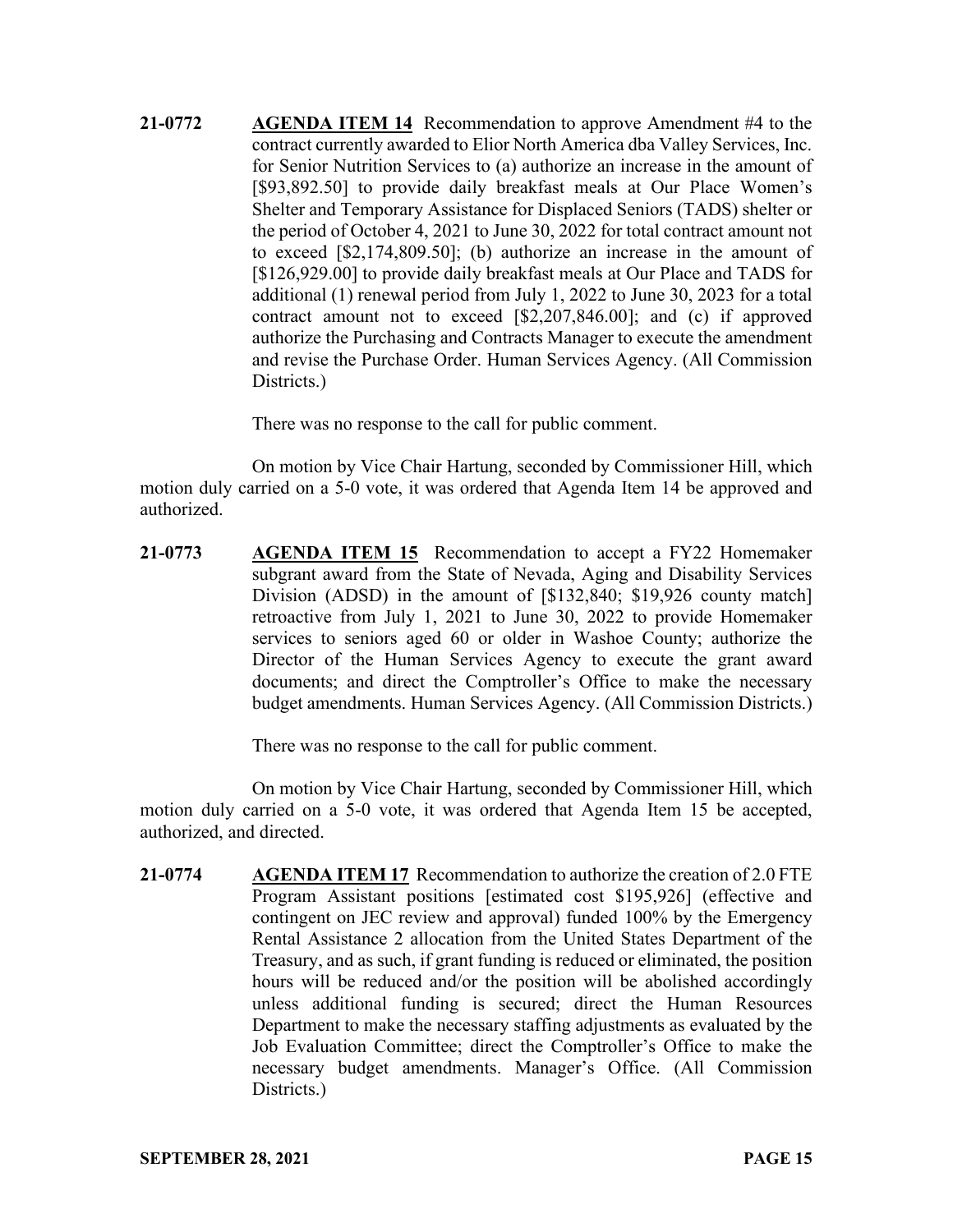There was no response to the call for public comment.

On motion by Vice Chair Hartung, seconded by Commissioner Hill, which motion duly carried on a 5-0 vote, it was ordered that Agenda Item 17 be authorized and directed.

**21-0775 AGENDA ITEM 18** Recommendation to approve the Master Services Agreement between Washoe County and Vonage Business Inc. for the sole source purchase of Unified Communications as a Service for a five (5) year term upon execution of the agreement, not to exceed [\$490,000.00] annually. Vonage will replace the current legacy phone systems at Washoe County. If approved, authorize the Purchasing and Contracts Manager to execute the agreement. Technology Services. (All Commission Districts.)

There was no response to the call for public comment.

On motion by Vice Chair Hartung, seconded by Commissioner Hill, which motion duly carried on a 5-0 vote, it was ordered that Agenda Item 18 be approved and authorized.

**21-0776 AGENDA ITEM 19** Recommendation to approve the agreement between Washoe County and Karpel for the purchase of the Prosecutor and Defender case management systems to be licensed and installed for the Washoe County District Attorney's, Washoe County Public Defender's, and Washoe County Alternate Public Defender's Offices including certain training, project management, data conversion, maintenance, support and upgrades not to exceed [\$1,020,750]. Technology Services. (All Commission Districts.)

There was no response to the call for public comment.

On motion by Vice Chair Hartung, seconded by Commissioner Hill, which motion duly carried on a 5-0 vote, it was ordered that Agenda Item 19 be approved.

### **21-0777 AGENDA ITEM 20** Public Comment.

County Clerk Jan Galassini advised the Board she received emailed public comments from Ms. Janet Butcher and Ms. Elise Weatherly, which she placed on the record.

### **21-0778 AGENDA ITEM 21** Announcements/Reports.

There were no announcements or reports.

\* \* \* \* \* \* \* \* \* \* \*